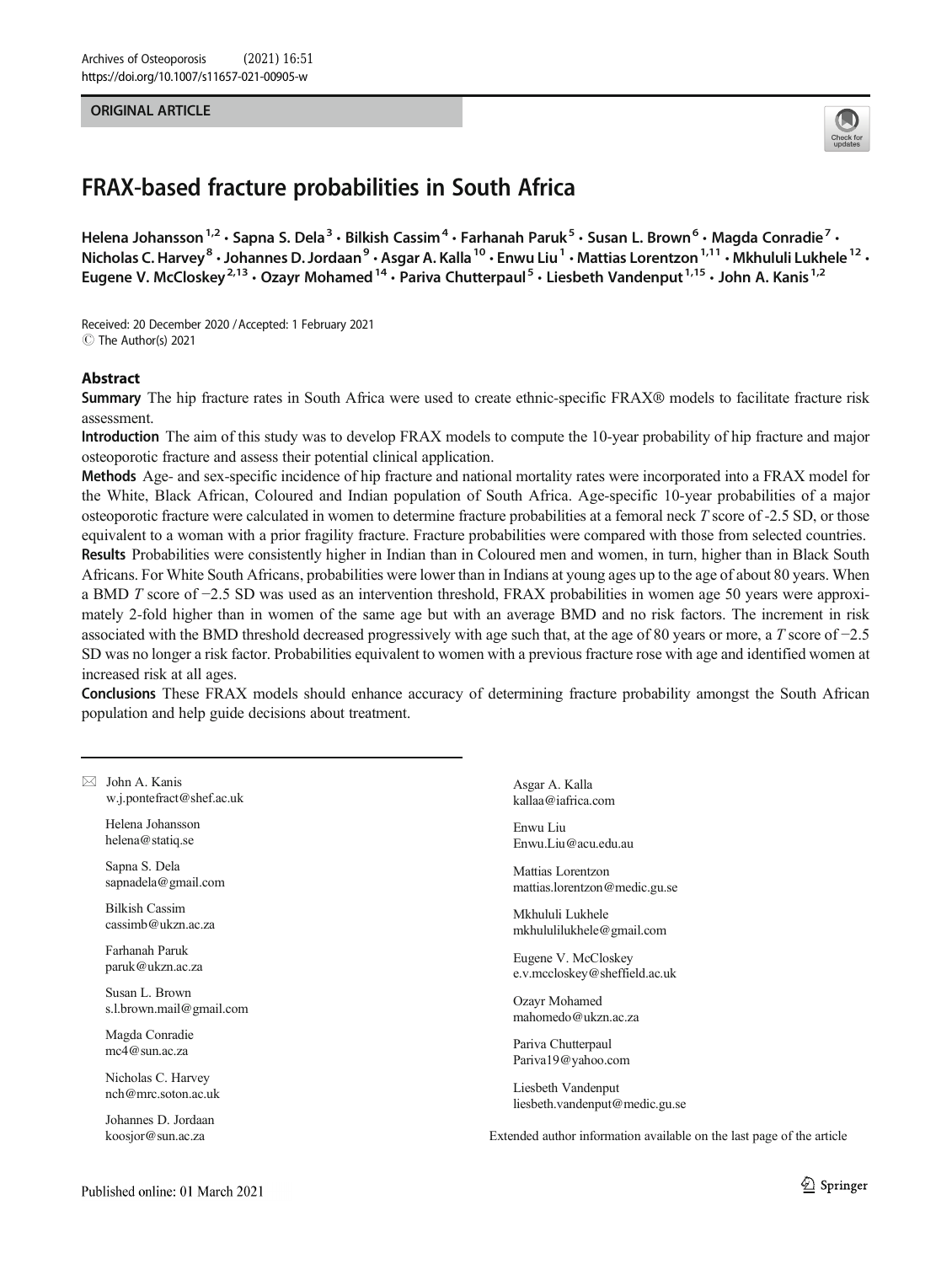**Keywords** FRAX  $\cdot$  Fracture probability  $\cdot$  Osteoporosis  $\cdot$  Epidemiology  $\cdot$  Hip fracture  $\cdot$  South Africa

## Introduction

Osteoporosis is a common, chronic and costly condition; its clinical consequence is fracture that in turn is a major cause of disability and death [[1\]](#page-5-0). Disability due to osteoporosis is greater than that caused by any single cancer, with the exception of lung cancer and comparable or greater than that lost to a variety of chronic noncommunicable diseases, such as rheumatoid arthritis, asthma and high blood pressure-related heart disease [\[2](#page-5-0), [3](#page-5-0)]. A wide variety of treatments is available that favourably affect bone mass and thereby decrease the risk of fractures associated with osteoporosis [\[4\]](#page-5-0). The use of such interventions by health care practitioners is assisted by instruments that assess patients' fracture risk to optimise clinical decisions about prevention and treatment.

The most widely used web-based tool FRAX® [\(https://](https://www.sheffield.ac.uk/FRAX/) [www.sheffield.ac.uk/FRAX/\)](https://www.sheffield.ac.uk/FRAX/) meets these requirements and computes the 10-year probability of fragility fractures based on several common clinical risk factors and, optionally a DXA scan result [\[5,](#page-5-0) [6](#page-5-0)]. FRAX models are available for 73 countries in 2020 covering more than 80% of the world population at risk [[7\]](#page-5-0) and have been incorporated into more than 100 guide-lines worldwide [\[8\]](#page-5-0).

The availability of FRAX has stimulated studies of the incidence of hip fractures that have been undertaken for the generation of new FRAX models. Specific examples include Brazil, Mexico, Turkey [\[9](#page-5-0)] and several countries of Eastern Europe [\[10](#page-5-0)–[14](#page-6-0)]. Recently, ethnic and gender-specific incidence rates for hip fractures have been reported for South Africa [\[15](#page-6-0)]. This report describes the characteristics of FRAX-based fracture probability models derived from the risks of hip fracture and death in each ethnic group of South Africa.

# **Methods**

The Republic of South Africa is the southernmost country in Africa with a population of 57.429 million and an area of 1,221,037 square kilometres (758,717 square miles). Approximately 80% of South Africans are of African ancestry (Black) and the remaining population comprises mainly European (White), Indian and multiracial ancestry (Coloured). The term 'coloured' can be offensive in some parts of the world including the UK [\(https://www.bbc.co.uk/](https://www.bbc.co.uk/news/newsbeat-54888197) [news/newsbeat-54888197\)](https://www.bbc.co.uk/news/newsbeat-54888197). There are, however, places in the world where 'coloured' is used without offence - for example in South Africa, where it refers to people who have multiple heritages. Indeed, Statistics South Africa asks people to selfidentify in terms of racial population groups, namely, Black South African, White South African, Coloured South African, Asian South African and other/unspecified [\[16](#page-6-0)]. Given that this paper describes ethnic-specific characteristics in South Africa, we have retained the official terms.

Data on the incidence of hip fracture have been previously published [\[15\]](#page-6-0). In brief, incidence was studied prospectively in 94 hospitals in eight geographically defined districts of three provinces. The provinces Gauteng, Western Cape and KwaZulu-Natal were chosen to optimise representation of the major ethnic groups, Black, White, Indian and Coloured. Low energy hip fractures were documented from April 1, 2017, to March 31, 2018 in all individuals age 40 years or more. The catchment population was estimated at 4,034,153, representing 29·5% of the total population age 40 years or over. Crude incidence was the highest in the White (129·9 per  $100,000$  and Indian populations  $(111.7 \text{ per } 100,000)$ and lower in the Coloured (58·2 per 100,000) and Black populations (37·9 per 100,000).

The data on hip fracture were used to construct four FRAX models, one for each ethnic group. For other major osteoporotic fractures (clinical spine, forearm and humeral fractures), it was assumed that the age- and sex-specific ratios of these fractures to hip fracture risk were comparable with those found in Sweden [[17](#page-6-0)]. This assumption has been used for many of the FRAX models with incomplete epidemiological information on non-hip fractures.

The development and validation of FRAX have been extensively described [[4](#page-5-0), [5](#page-5-0)]. The risk factors used were based on a systematic set of meta-analyses of populationbased cohorts worldwide and validated in independent cohorts with over 1 million patient-years of follow-up. The construct of the FRAX model for South Africa retained the beta coefficients of the risk factors in the original FRAX model with the incidence rates of hip fracture and mortality rates for South Africa. Mortality rates, which are traditionally supplied by the World Health Organization, were not available by ethnicity but were made available through Statistics South Africa [[16](#page-6-0)].

In South Africa, the current threshold for treatments is based on BMD measurements using DXA with a threshold for reimbursement set at a T score of  $-2.5$  SD [\[18\]](#page-6-0). The South African models were used to calculate the ten-year probabilities of a major osteoporotic fracture by age (in 5-year increments from the age of 50 to 90 years) in women at the threshold of osteoporosis (T score =  $-2.5$  SD). As for all FRAX models, the T score was based on the NHANES III as a reference for BMD at the femoral neck in Caucasian women aged 20–29 years [[19\]](#page-6-0).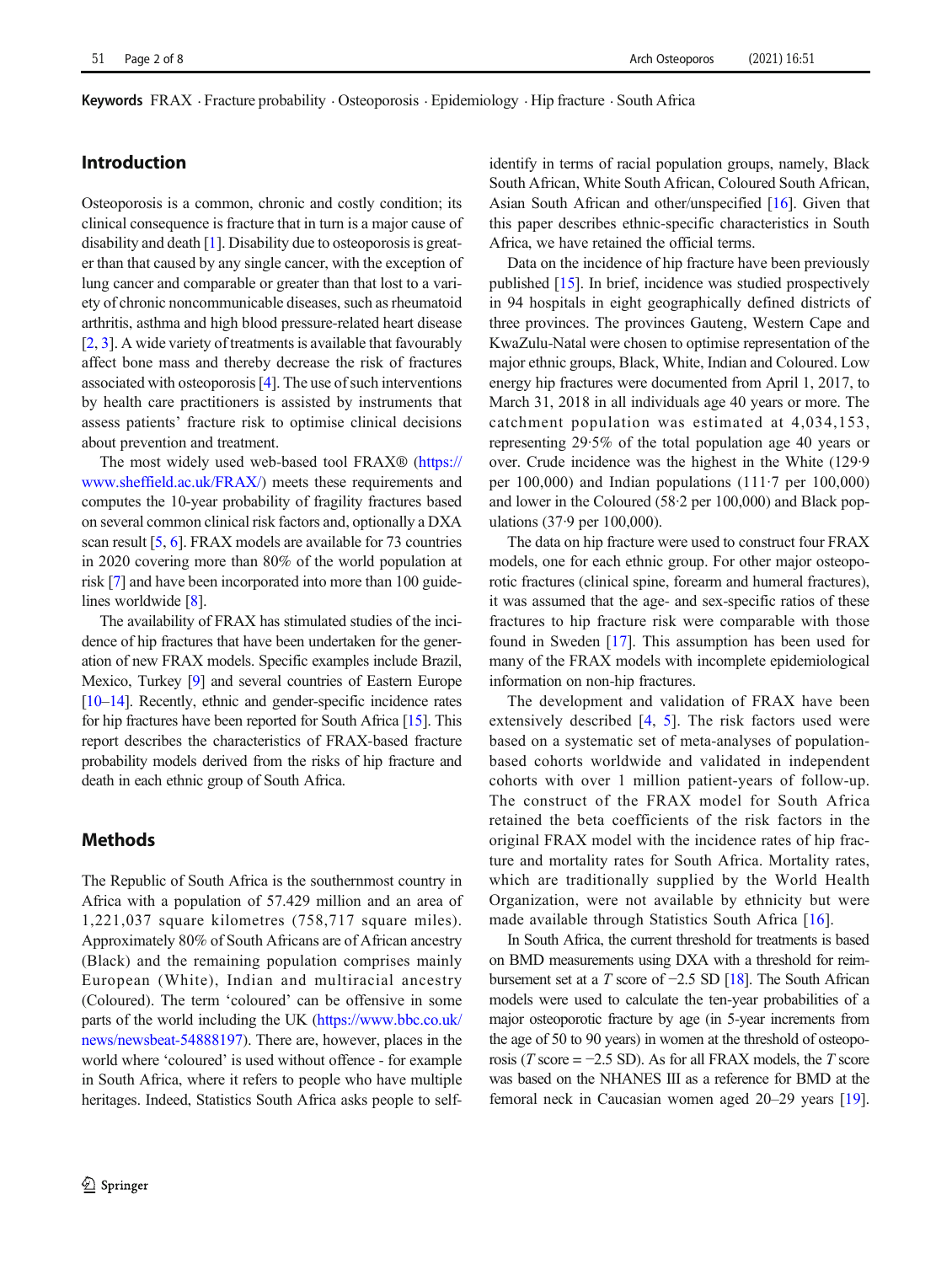Women were assumed to have no other clinical risk factors that might contribute to fracture probability. The calculation of fracture probability was made at a body mass index (BMI) of 25 kg/ m<sup>2</sup>. Changes in BMI have little effect on predictive value for fracture risk assessment in the presence of BMD [\[20](#page-6-0)].

Since treatment is commonly recommended in women with a previous fragility fracture, a second intervention threshold was calculated over the same age increments in women with a prior fracture but no other clinical risk factors using the ethnic-specific FRAX tools, without BMD and a BMI set at 25 kg/m<sup>2</sup>.

In order to compare hip fracture probabilities with those of other regions of the world, the remaining lifetime probability of hip fracture from the age of 50 years was calculated for men and women, as described previously [[21](#page-6-0)]. In the present analysis, values for South Africa were compared with those of Abu Dhabi, Bulgaria, Canada, China (Hong Kong), Denmark, Finland, France, Germany, Greece, Hungary, Iran, Kazakhstan, Kuwait, Mexico, Moldova, Morocco, Netherlands, Poland, Portugal, Romania, Russia, Singapore (Indian), Spain, Sweden, Tunisia, Turkey, the UK, Ukraine and the USA (African and

Caucasian). Hazard functions for fracture and death were those used in the relevant FRAX models.

### **Results**

In women with no clinical risk factors, 10-year fracture probabilities rose with age for all ethnicities (Fig. 1). Agedependent increases were more marked in women than in men. Probabilities were consistently higher in Indian than in Coloured men and women, in turn, higher than in Black South Africans. For White South Africans, probabilities were lower than in Indians at young ages up to the age of about 80 years after which probabilities exceeded all other ethnicities.

#### T score threshold

The clinical significance of a given  $T$  score varied by ethnicity (Table [1\)](#page-3-0). For example, in women age 65 years at the



Fig. 1 Ten-year probability of major osteoporotic fracture (MOF) and hip fracture (%) in men and in women by ethnic group (no clinical risk factors, BMI of 25 kg/m<sup>2</sup> and no BMD entered)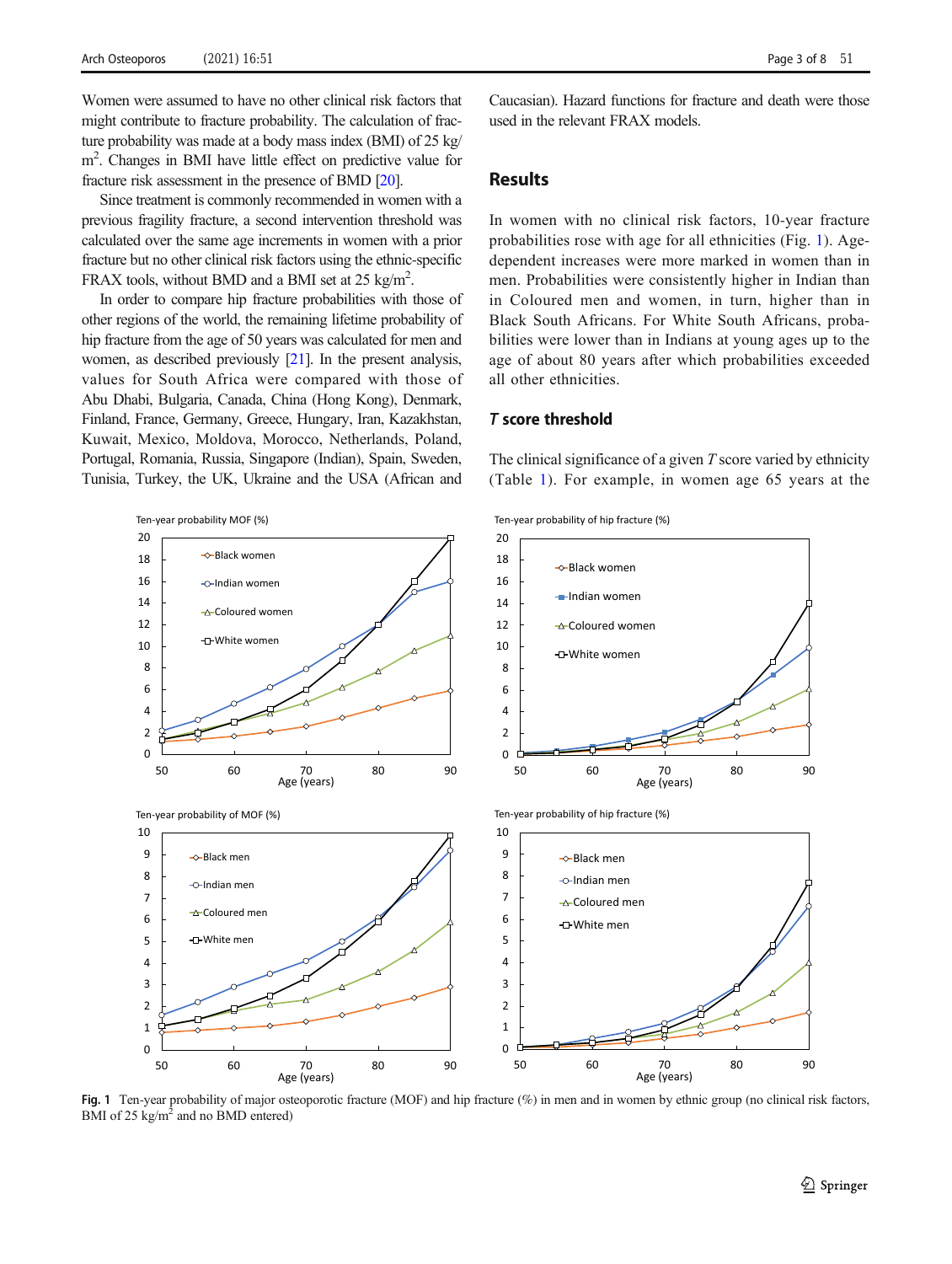| Age | White  |          |         | Indian |          |         | Coloured |          |         | <b>Black</b> |          |         |
|-----|--------|----------|---------|--------|----------|---------|----------|----------|---------|--------------|----------|---------|
|     | No CRF | Prior Fx | $T-2.5$ | No CRF | Prior Fx | $T-2.5$ | No CRF   | Prior Fx | $T-2.5$ | No CRF       | Prior Fx | $T-2.5$ |
| 50  | 1.4    | 3.0      | 2.8     | 2.2    | 4.7      | 4.3     | 1.4      | 3.1      | 2.8     | 1.2          | 2.6      | 2.4     |
| 55  | 2.0    | 4.3      | 3.7     | 3.2    | 6.8      | 5.9     | 2.2      | 4.6      | 3.9     | 1.4          | 3.1      | 2.8     |
| 60  | 3.0    | 6.2      | 5.0     | 4.7    | 9.7      | 7.9     | 3.0      | 6.3      | 5.0     | 1.7          | 3.7      | 3.1     |
| 65  | 4.2    | 8.4      | 6.3     | 6.2    | 12       | 9.2     | 3.8      | 7.6      | 5.7     | 2.1          | 4.3      | 3.3     |
| 70  | 6.0    | 11       | 7.9     | 7.9    | 15       | 10      | 4.8      | 9.1      | 6.2     | 2.6          | 5.1      | 3.5     |
| 75  | 8.7    | 15       | 10      | 10     | 18       | 11      | 6.2      | 11       | 6.9     | 3.4          | 6.2      | 3.9     |
| 80  | 12     | 20       | 12      | 12     | 20       | 12      | 7.7      | 13       | 7.4     | 4.3          | 7.2      | 4.1     |
| 85  | 16     | 25       | 13      | 15     | 23       | 12      | 9.6      | 16       | 7.8     | 5.2          | 8.7      | 4.3     |
| 90  | 20     | 30       | 14      | 16     | 25       | 11      | 11       | 18       | 7.8     | 5.9          | 9.8      | 4.2     |

<span id="page-3-0"></span>Table 1 Ten-year probability of a major osteoporotic fracture by age and ethnic group in women with no clinical risk factors (CRF), a prior fragility fracture (Prior Fx) and a femoral neck T score of -2.5 SD with no other risk factors. Body mass index set at 25 kg/m<sup>2</sup>

threshold for osteoporosis (femoral neck T score =  $-2.5$ ), the 10-year probability of a major osteoporotic fracture ranged from 3.3% (African) to 9.2% (Indian) with intermediate values for the White and Coloured women (6.3 and 5.7%, respectively).

The significance of a given  $T$  score also varied by age. In women age 50 years at the threshold of osteoporosis (T score  $= -2.5$  SD), fracture probability was approximately 2-fold higher than in women of the same age but with an average BMD and no risk factors, irrespective of ethnicity (Table 1). As expected, the probability at the osteoporosis threshold increased with age; for example, in white women, the 10-year fracture probability rose progressively from 2.8% at the age of 50 years to 14% at the age of 90 years. However, the probability ratio between those at the osteoporosis threshold and women without clinical risk factors decreased with age and, at the age of 60, 70 and 80 years, were 1.7, 1.3 and 1.0, respectively.

The fracture probabilities equivalent to women with a previous fragility fracture are shown in Table 1. The probabilities rose with age. Fracture probabilities using this threshold were consistently higher than in women with no clinical risk factors, an effect that contrasted with the waning effect of T score with age.

The phenomenon is illustrated for the White and African models representing the higher and lower probability models (Fig. 2).

Lifetime probabilities for hip fracture are shown in Table [2.](#page-4-0) South African White women had fracture probabilities comparable to those in Northern Europe and substantially higher than their ancestral equivalents (UK, Netherlands and Germany). In contrast, lifetime probabilities of South African Indians were remarkably similar to those of Indians from Singapore. The differences in probabilities between the USA and South African Blacks were not marked with slightly higher rates in the former. South African Blacks and

Fig. 2 Ten-year probabilities of a major osteoporotic fracture (MOF; hip, clinical spine, humerus and forearm) calculated with the South African FRAX model for African and White women with no clinical risk factors (CRF), a prior fragility fracture (Prior Fx) and a femoral neck T score of -2.5 SD with no other risk factors.

10-year probability MOF (%)

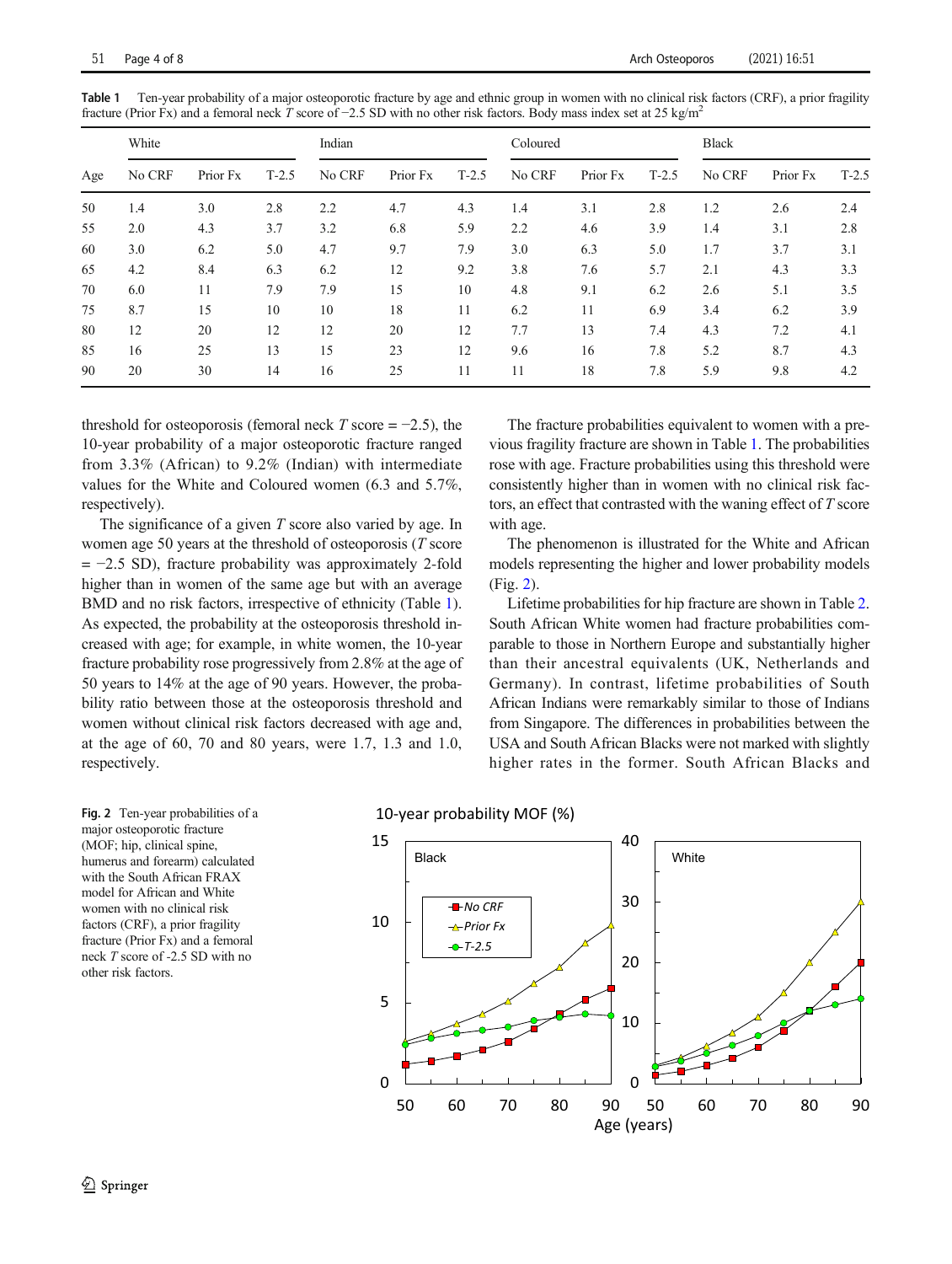<span id="page-4-0"></span>Table 2 Life-time probability of hip fracture in the South African population from the age of 50 years compared with selected countries, ranked in descending order of lifetime probability in women

| Country                              | Life-time probability from 50 years $(\%)$ |      |  |  |  |
|--------------------------------------|--------------------------------------------|------|--|--|--|
|                                      | Women                                      | Men  |  |  |  |
| Sweden                               | 25.6                                       | 11.0 |  |  |  |
| South Africa (White) <sup>1</sup>    | 23.4                                       | 7.7  |  |  |  |
| Denmark                              | 23.0                                       | 11.3 |  |  |  |
| France                               | 19.3                                       | 5.9  |  |  |  |
| China (Hong Kong)                    | 17.7                                       | 7.6  |  |  |  |
| USA (Caucasian)                      | 16.1                                       | 7.5  |  |  |  |
| Turkey                               | 15.9                                       | 3.6  |  |  |  |
| Canada                               | 15.5                                       | 5.8  |  |  |  |
| Greece                               | 15.4                                       | 6.8  |  |  |  |
| UK                                   | 14.4                                       | 5.0  |  |  |  |
| Germany                              | 14.2                                       | 5.3  |  |  |  |
| Portugal                             | 13.7                                       | 4.8  |  |  |  |
| Finland                              | 12.9                                       | 6.0  |  |  |  |
| Kazakhstan                           | 12.6                                       | 6.0  |  |  |  |
| Spain                                | 12.6                                       | 4.2  |  |  |  |
| Netherlands                          | 12.5                                       | 5.4  |  |  |  |
| Singapore (Indian)                   | 12.5                                       | 5.2  |  |  |  |
| South Africa (Indian) <sup>1</sup>   | 12.1                                       | 4.6  |  |  |  |
| Bulgaria                             | 11.2                                       | 4.4  |  |  |  |
| Hungary                              | 10.8                                       | 4.2  |  |  |  |
| Mexico                               | 10.6                                       | 5.0  |  |  |  |
| Poland                               | 10.1                                       | 4.2  |  |  |  |
| Moldova                              | 9.3                                        | 5.7  |  |  |  |
| Kuwait                               | 9.2                                        | 7.6  |  |  |  |
| Abu Dhabi                            | 8.9                                        | 8.1  |  |  |  |
| Iran                                 | 8.3                                        | 5.5  |  |  |  |
| Russia                               | 7.7                                        | 3.8  |  |  |  |
| Romania                              | 7.0                                        | 3.8  |  |  |  |
| South Africa (Coloured) <sup>1</sup> | 7.0                                        | 2.7  |  |  |  |
| USA (African)                        | 5.9                                        | 2.7  |  |  |  |
| Ukraine                              | 5.6                                        | 2.9  |  |  |  |
| South Africa (Black) <sup>1</sup>    | 4.5                                        | 1.9  |  |  |  |
| Morocco                              | 4.1                                        | 3.1  |  |  |  |
| Tunisia                              | 0.7                                        | 0.7  |  |  |  |

 $1$  This study

Coloureds had probabilities higher than those available for Saharan Africa (Tunisia, Morocco).

# **Discussion**

This study documented the 10-year probabilities of hip fracture and major osteoporotic fracture in the Republic of South Africa. As expected from the incidence of hip fracture, there were

marked differences in the fracture probability between ethnic groups. The differences justify the use of ethnic-specific FRAX models as found also for the USA and Singapore versions of FRAX. On an international basis, FRAX for the Indian population belongs to the moderate-risk countries for MOF probability for men and women. The Coloured and Black community are in the low risk category and Whites lie in between [\[22](#page-6-0)].

In this study, we examined two scenarios for the assessment of women at high fracture risk based on the four FRAX tools for South Africa. The first related to a femoral neck T score threshold of −2.5 SD commonly used as an intervention threshold and included in the guidance for South Africa [[18\]](#page-6-0). A fixed threshold based on the T score of −2.5 SD has the advantage of simplicity and universality, but it also has important limitations. As shown in this study, fracture probability differed markedly between ethnic groups for any given T score. Additionally, the increase in risk associated with a T score threshold of −2.5 SD diminished with advancing age. Indeed, from the age of 80 years, a T score of  $-2.5$  SD was protective, in the sense that the fracture probability was lower than that of the general population (with no clinical risk factors) at that age. Thus, the BMD criterion for intervention using a fixed T score becomes less and less appropriate with advancing age [\[23](#page-6-0)–[25\]](#page-6-0). The situation arises because the T score of the general population decreases with age so that the average T score in the elderly is less than  $-2.5$ . These considerations suggest that intervention thresholds based on the T score alone do not effectively target treatment.

The second scenario examined was the impact of a prior fracture on fracture probabilities. Although fracture probabilities varied between ethnic models, the increase in risk associated with a prior fracture was not attenuated with age (see Fig. [2](#page-3-0)). This supports the recommendation of very many practice guidelines that women with a prior fragility fracture should be considered for treatment [\[8\]](#page-5-0). If women with a prior fragility fracture merit intervention, then women with a fracture probability that equals or exceeds that of women with a prior fracture should also be eligible for treatment. This forms the basis of FRAX based intervention thresholds developed in many countries [\[8](#page-5-0), [26\]](#page-6-0). These considerations indicate that the gateway to fracture risk assessment is more logically based on fracture probability than on BMD. The fracture probability equivalent to a woman with a prior fracture has been used as an intervention threshold in more than 30 countries. If the same threshold were applied to South Africa, then intervention would be recommended with a probability of a major osteoporotic fracture that varied between 2.6 and 30 % depending on age and ethnicity. The impact of such thresholds or alternative thresholds will require further study.

As was the case for South Africa, a majority of countries that have a FRAX model do not have robust information on the risk of other major osteoporotic fractures. In the absence of such information, FRAX models assume that the age- and sex-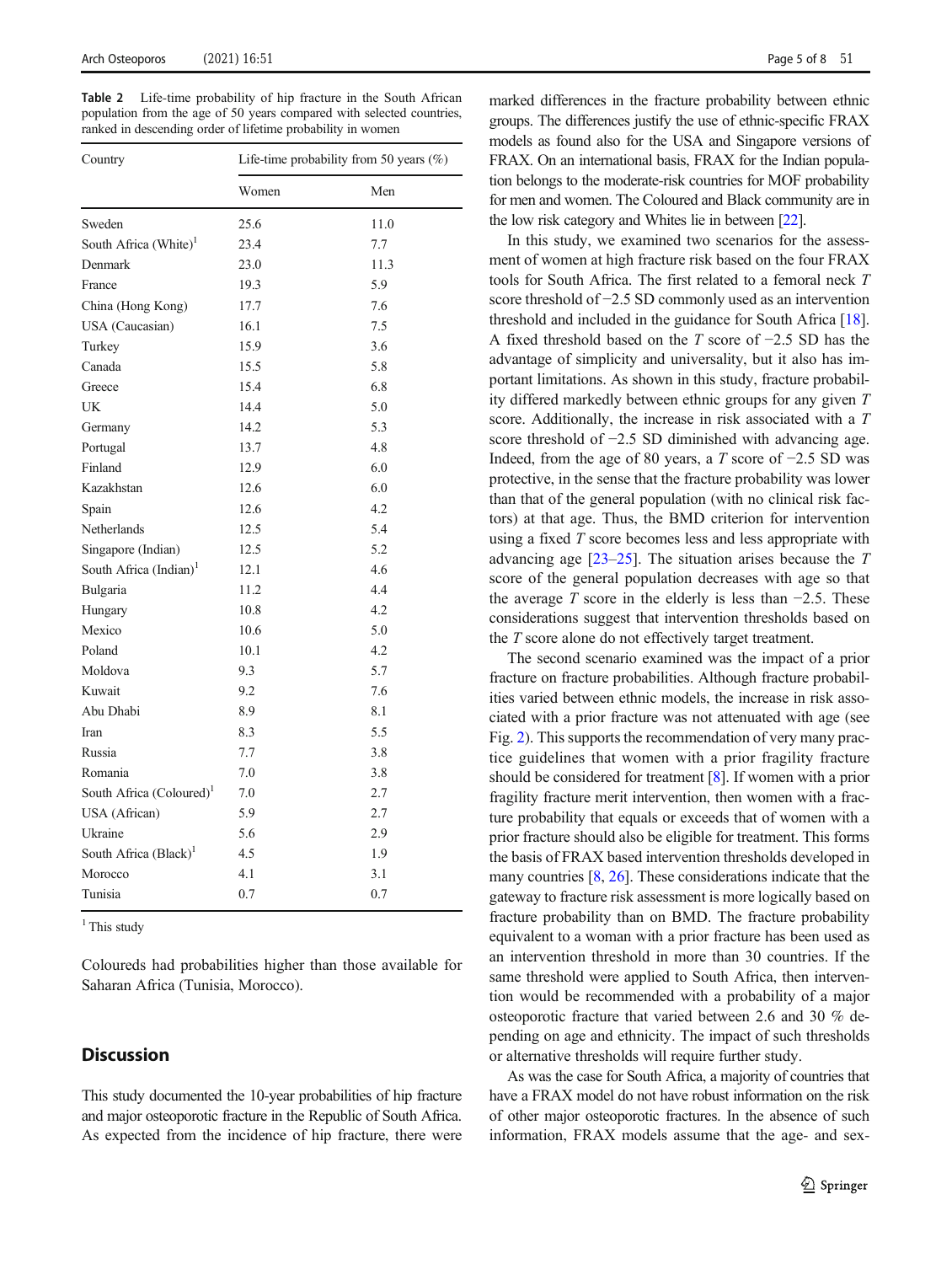<span id="page-5-0"></span>specific pattern of these fractures is similar to that observed in Malmo, Sweden [\[17\]](#page-6-0). This assumption has been shown to be safe in studies reported from Canada [\[27](#page-6-0)], Iceland [\[28](#page-6-0)], the USA [\[29\]](#page-6-0), the UK  $[30]$  $[30]$  $[30]$ , Australia  $[31]$  $[31]$  and Moldova  $[13]$  $[13]$  $[13]$ , despite marked differences in incidence between these countries [\[23\]](#page-6-0). This commonality of pattern is supported by register studies which indicate that, in those regions where hip fracture rates are high, so too is the risk of forearm fracture and spine fractures (requiring hospital admission) [\[32](#page-6-0), [33](#page-6-0)].

The incidence of hip fracture was used to create FRAX tools to compute the 10-year probabilities of hip and major osteoporotic fracture in South Africa, now available on the FRAX web site [\(https://www.sheffield.ac.uk/FRAX/tool.](https://www.sheffield.ac.uk/FRAX/tool.aspx?country=79) [aspx?country=79\)](https://www.sheffield.ac.uk/FRAX/tool.aspx?country=79). Although FRAX tools are available in all continents, this is a first for sub-Saharan Africa. Thus, there are no neighbouring countries available to make comparisons. It is notable, however, that fracture probabilities in Indians from South Africa were remarkably similar to those found in Indians from Singapore. In the case of Black Africans, probabilities were somewhat lower in those from South Africa than those from the USA. It is of interest that the hip fracture incidence in the Black community was similar to a recent but smaller study in South Africa [\[34](#page-6-0)].

There are a number of additional limitations to this study. With regard to fracture incidence, this was based on approximately one third of the total population, albeit from eight geographically defined districts of three provinces. Therefore, the applicability of this regional estimate to the entire country is an assumption that we were unable to test.

In addition to large variations in fracture rates around the world, fracture rates may vary within countries over and above ethnic-specific differences [\[35](#page-6-0)–[37](#page-6-0)]. Up to 2-fold differences in hip fracture incidence have been reported using common methodology with the higher rates in urban communities including Croatia [[38](#page-6-0)], Switzerland [\[39](#page-6-0)], Norway [[40](#page-6-0)], Argentina [\[41](#page-6-0)] and Turkey [[42](#page-6-0)].

It is relevant, however, that accuracy errors have little impact on the rank order with which the FRAX tool categorises risk in a given population  $[11, 43, 44]$  $[11, 43, 44]$  $[11, 43, 44]$  $[11, 43, 44]$  $[11, 43, 44]$  $[11, 43, 44]$  but they do change the absolute number generated and thus have implications where treatment guidelines are based on cost-effectiveness or the economic burden of disease.

In summary, four ethnic-specific FRAX models have been created for the Republic of South Africa that are based on a regional population-based estimate of the incidence of hip fracture. The model should enhance accuracy of determining fracture probability amongst the South African population and help to guide decisions about treatment.

#### **Declarations**

Conflict of interest None.

Open Access This article is licensed under a Creative Commons Attribution 4.0 International License, which permits use, sharing, adaptation, distribution and reproduction in any medium or format, as long as you give appropriate credit to the original author(s) and the source, provide a link to the Creative Commons licence, and indicate if changes were made. The images or other third party material in this article are included in the article's Creative Commons licence, unless indicated otherwise in a credit line to the material. If material is not included in the article's Creative Commons licence and your intended use is not permitted by statutory regulation or exceeds the permitted use, you will need to obtain permission directly from the copyright holder. To view a copy of this licence, visit <http://creativecommons.org/licenses/by/4.0/>.

# References

- 1. Hernlund E, Svedbom A, Ivergård M, Compston J, Cooper C, Stenmark J, McCloskey EV, Jönsson B, Kanis JA (2013) Osteoporosis in the European Union: Medical Management, Epidemiology and Economic Burden. A report prepared in collaboration with the International Osteoporosis Foundation (IOF) and the European Federation of Pharmaceutical Industry Associations (EFPIA). Arch Osteoporos 8:136
- 2. Johnell O, Kanis JA (2006) An estimate of the worldwide prevalence and disability associated with osteoporotic fractures. Osteoporos Int 17:1726–1733
- 3. Borgström F, Karlsson L, Ortsäter G, Norton N, Halbout P, Cooper C, McCloskey EV, Harvey NC, Javaid K, Kanis JA, for the International Osteoporosis Foundation (2020) Fragility fractures in Europe: Burden, management and opportunities. Arch Osteoporos 15(1):59. <https://doi.org/10.1007/s11657-020-0706-y>
- 4. Kanis JA, Cooper C, Rizzoli R, Reginster J-Y, Scientific Advisory Board of the European Society for Clinical, Economic Aspects of Osteoporosis (ESCEO), the Committees of Scientific Advisors, National Societies of the International Osteoporosis Foundation (IOF) (2019) European guidance for the diagnosis and management of osteoporosis in postmenopausal women. Osteoporos Int 30:3–44
- 5. Kanis JA on behalf of the World Health Organization Scientific Group (2008) Assessment of osteoporosis at the primary healthcare level. Technical Report. WHO Collaborating Centre, University of Sheffield, UK. Available at . [http://www.shef.ac.uk/FRAX/pdfs/](http://www.shef.ac.uk/FRAX/pdfs/WHO_Technical_Report.pdf) [WHO\\_Technical\\_Report.pdf.](http://www.shef.ac.uk/FRAX/pdfs/WHO_Technical_Report.pdf) Accessed 26 Feb 2019
- 6. Kanis JA, Johnell O, Oden A, Johansson H, McCloskey E (2008) FRAX™ and the assessment of fracture probability in men and women from the UK. Osteoporos Int 19:385–397
- 7. Odén A, McCloskey EV, Kanis JA, Harvey NC, Johansson H (2015) Burden of high fracture probability worldwide: secular increases 2010-2040. Osteoporos Int 26:2243–2248
- 8. Kanis JA, Harvey NC, Cyrus Cooper C, Johansson H, Odén A, McCloskey EV, the Advisory Board of the National Osteoporosis Guideline Group (2016) A systematic review of intervention thresholds based on FRAX. A report prepared for the National Osteoporosis Guideline Group and the International Osteoporosis Foundation. Arch Osteoporos 11:25
- 9. Kanis JA, Johansson H, Harvey NC, McCloskey EV (2018) A brief history of FRAX. Arch Osteoporos 13:118. [https://doi.org/10.1007/](https://doi.org/10.1007/s11657-018-0510-0) [s11657-018-0510-0](https://doi.org/10.1007/s11657-018-0510-0)
- 10. Lesnyak O, Ershova O, Belova K, Gladkova E, Sinitsina O, Ganert O, Romanova M, Khodirev V, Johansson H, McCloskey E, Kanis JA (2012) Epidemiology of fracture in the Russian Federation and the development of a FRAX model. Arch Osteoporos 7:67–73. <https://doi.org/10.1007/s11657-012-0082-3>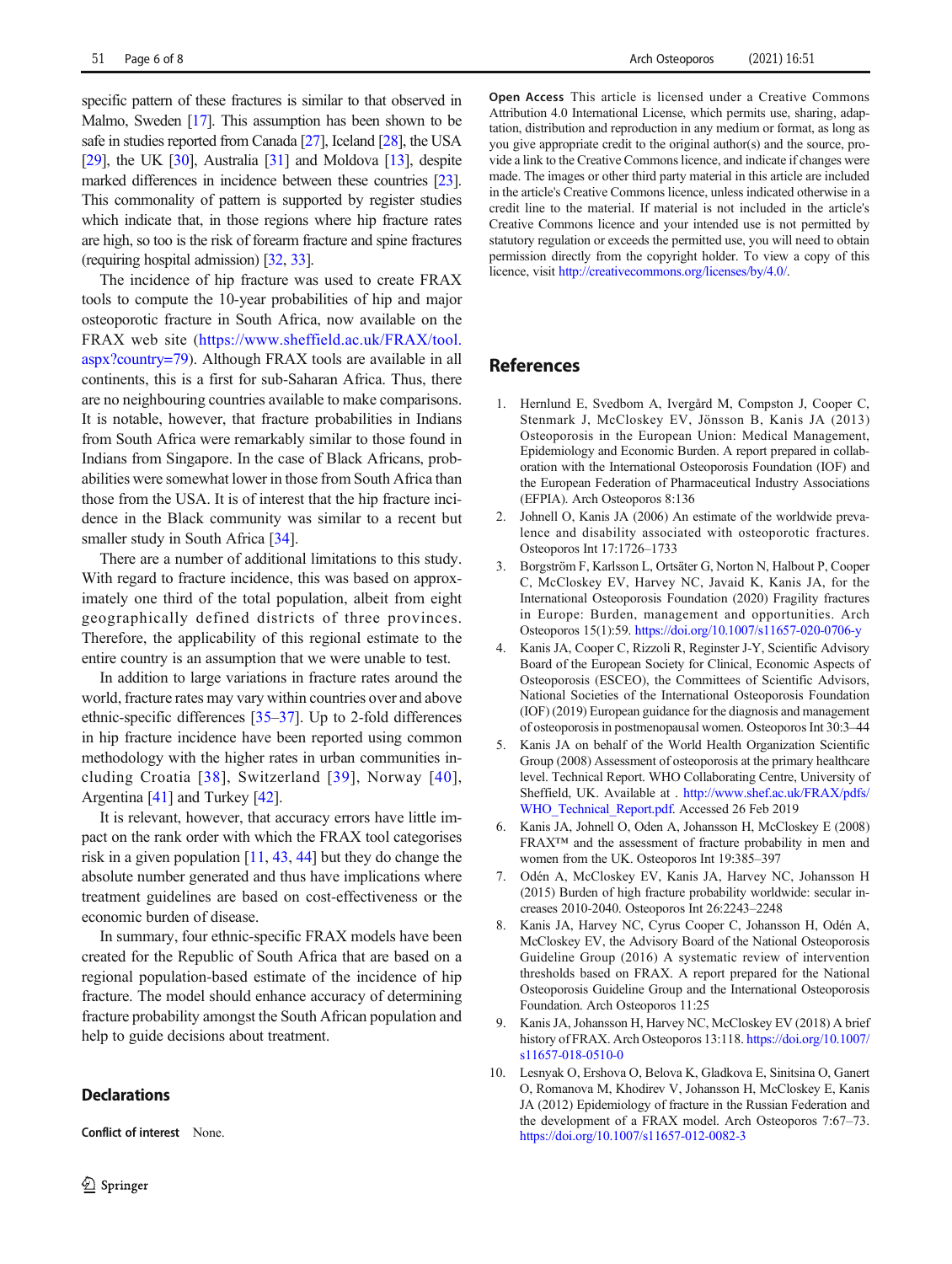- <span id="page-6-0"></span>11. Lesnyak O, Sahakyan S, Zakroyeva A, Bilezikian JP, Hutchings N, Galstyan R, Lebedev A, Johansson H, Harvey NC, McCloskey E, Kanis JA (2017) Epidemiology of fractures in Armenia: development of a country-specific FRAX model and comparison to its surrogate. Archives of Osteoporosis 12(1):98. [https://doi.org/10.](https://doi.org/10.1007/s11657-017-0392-6) [1007/s11657-017-0392-6](https://doi.org/10.1007/s11657-017-0392-6)
- 12. Ramanau H, Chernyanin I, Rudenka E, Lesnyak O, Zakroyeva A, Bilezikian JP, Johansson H, Harvey NC, McCloskey EV, Kanis JA (2018) Epidemiology of hip fracture in Belarus: development of a country-specific FRAX model and its comparison to neighboring country models. Arch Osteoporos 13:42. [https://doi.org/10.1007/](https://doi.org/10.1007/s11657-018-0454-4) [s11657-018-0454-4](https://doi.org/10.1007/s11657-018-0454-4)
- 13. Zakroyeva A, Lesnyak O, Cazac V, Groppa L, Russu E, Chislari L, Rotaru L, Johansson H, Harvey NC, McCloskey E, Kanis JA (2020) Epidemiology of osteoporotic fracture in Moldova and development of a country specific FRAX model. Arch Osteoporos 15: 13. [https://doi.org/10.1007/s11657-019-0669-z](https://doi.org/10.1007/s11657-0669-)
- 14. Issayeva S, Lesnyak O, Zakroyeva A, Issayeva B, Dilmanova D, Johansson H, Harvey NC, McCloskey E, Kanis JA (2020) Epidemiology of osteoporotic fractures in the Republic of Kazakhstan and the development of country specific FRAX model. Arch Osteoporos 15(1):30. [https://doi.org/10.1007/s11657-020-](https://doi.org/10.1007/s11657-020-0701-3) [0701-3](https://doi.org/10.1007/s11657-020-0701-3)
- 15. Dela SS, Paruk F, Brown SL, Lukhele M, Kalla AA, Jordaan JD, Conradie M, Mohamed O, Chutterpaul P, Cassim B (2020) Ethnic and gender-specific incidence rates for hip fractures in South Africa: a multi-centre study. Bone 133:115253. [https://doi.org/10.](https://doi.org/10.1016/j.bone.2020.115253) [1016/j.bone.2020.115253](https://doi.org/10.1016/j.bone.2020.115253)
- 16. Statistics South Africa (2015) Census 2011: Estimation of Mortality in South Africa. Report No. 03-01-62. [http://www.statssa.gov.za/](http://www.statssa.gov.za/publications/Report-03-01-62/Report-03-01-622011.pdf) [publications/Report-03-01-62/Report-03-01-622011.pdf.](http://www.statssa.gov.za/publications/Report-03-01-62/Report-03-01-622011.pdf) Accessed 2 May 2020
- 17. Kanis JA, Oden A, Johnell O, Jonsson B, de Laet C, Dawson A (2001) The burden of osteoporotic fractures: a method for setting intervention thresholds. Osteoporos Int 12:417–427
- 18. Hough S, Ascott-Evans BH, Susan L Brown SL, Bilkish Cassim, Tobie J de Villiers, Stan Lipschitz, John M Pettifor and Ernst WW Sonnendecker for the National Osteoporosis Foundation of South Africa (NOFSA)(2010) NOFSA Guideline for the Diagnosis and Management of Osteoporosis. Available online at: [www.jemdsa.co.](http://www.jemdsa.co.za) [za](http://www.jemdsa.co.za) and [www.osteoporosis.org.za,](http://www.osteoporosis.org.za) Accessed 2 May 2020
- 19. Looker AC, Wahner HW, Dunn WL, Calvo MS, Harris TB, Heyse SP, Johnston CC Jr, Lindsay R (1998) Updated data on proximal femur bone mineral levels of US adults. Osteoporos Int 8:468–489
- 20. De Laet C, Kanis JA, Oden A, Johansson H, Johnell O, Delmas P, Eisman JA, Kroger H, Fujiwara S, Garnero P, McCloskey EV, Mellstrom D, Melton LJ 3rd, Meunier PJ, Pols HA, Reeve J, Silman A, Tenenhouse A (2005) Body mass index as a predictor of fracture risk: a meta-analysis. Osteoporos Int 16:1330–1338
- 21. Kanis JA, Johnell O, De Laet C, Jonsson B, Oden A, Ogelsby AK (2002) International variations in hip fracture probabilities: implications for risk assessment. J Bone Miner Res 17:1237–1244
- 22. Kanis JA, Oden A, McCloskey EV, Johansson HD, Wahl A, Cooper C (2012) A systematic review of hip fracture incidence and probability of fracture worldwide. Osteoporos Int 23(9): 2239–2256
- 23. Johansson H, Azizieh F, Harvey NC, McCloskey E, Kanis JA (2017) FRAX- vs. T-score-based intervention thresholds for osteoporosis. Osteoporosis International 28:3099–3105
- 24. Grigorie D, Sucaliuc A, Johansson H, Kanis JA, McCloskey E (2013) Incidence of hip fracture in Romania and the development of a Romanian FRAX model. Calcif Tissue Int 92(5):429–436. <https://doi.org/10.1007/s00223-013-9697-7>
- 25. Kanis JA, McCloskey EV, Harvey NC, Johansson H, Leslie WD (2015) Intervention thresholds and the diagnosis of osteoporosis. J Bone Miner Res. 30(10):1747–1753
- 26. Clark P, Denova-Gutiérrez E, Zerbini C, Sanchez A, Messina O, Jaller JJ, Campusano C, Orces CH, Riera G, Johansson H, Kanis JA (2018) FRAX-based intervention and assessment thresholds in seven Latin American countries. Osteoporos Int 29:707–715
- 27. Lam A, LeslieWD LLM, Yogendran M, Morin SN, Majumdar SR (2014) Major osteoporotic to hip fracture ratios in Canadian men and women with Swedish comparisons: a population-based analysis. J Bone Miner Res 29:1067–1073
- 28. Siggeirsdottir K, Aspelund T, Johansson H, Gudmundsson EF, Mogensen B, Jonsson BY, Gudnason V, McCloskey E, Oden A, Sigurdsson G, Kanis JA (2014) The incidence of a first major osteoporotic fracture in Iceland and implications for FRAX. Osteoporos Int 25:2445–2451
- 29. Melton LJ, Crowson CS, O'Fallon WM (1999) Fracture incidence in Olmsted County, Minnesota: comparison of urban and with rural rates and changes in urban rates over time. Osteoporos Int 9:29–37
- Singer BR, McLauchlan CJ, Robinson CM, Christie J (1998) Epidemiology of fracture in 15.000 adults. The influence of age and gender. J Bone Joint Surg 80B:234–238
- 31. Sanders KM, Seeman E, Ugoni AM, Pasco JA, Martin TJ, Skoric B, Nicholson GC, Kotowicz MA (1999) Age- and gender specific rate of fractures in Australia: a population-based study. Osteoporos Int 10(2):40–47
- 32. Johnell O, Gullberg B, Kanis JA (1997) The hospital burden of vertebral fracture in Europe: a study of national register sources. Osteoporos Int 7:138–144
- 33. Melton LJ (1995) Epidemiology of fractures. In: Riggs BL, Melton LJ (eds) Osteoporosis: etiology, diagnosis and management, 2nd edn. Lippincott-Raven, Philadelphia, pp 225–227
- 34. Paruk F, Matthews G, Cassim B (2017) Osteoporotic hip fractures in Black South Africans: a regional study. Arch. Osteoporos. 12: 107. <https://doi.org/10.1007/s11657-017-0409-1>
- 35. Silverman SL, Madison RE (1988) Decreased incidence of hip fracture in Hispanics, Asians and Blacks: California hospital discharge data. Am J Public Health 78:1482–1483. [https://doi.org/10.](https://doi.org/10.2105/AJPH.78.11.1482) [2105/AJPH.78.11.1482](https://doi.org/10.2105/AJPH.78.11.1482)
- 36. Koh LK, Saw SM, Lee JJ, Leong HK, Lee J (2001) National working committee on osteoporosis. Hip fracture incidence rates in Singapore 1991–1998. Osteoporos Int 12:311–318
- 37. Cauley JA, Chalhoub D, Kassem AM, Fuleihan G e-H (2014) Geographic and ethnic disparities in osteoporotic fractures. Nat Rev Endocrinol 10:338–351
- 38. Karacić TP, Kopjar B (2009) Hip fracture incidence in Croatia in patients aged 65 years and more. Lijec Vjesn 131:9–13
- 39. Lippuner K, Johansson H, Kanis JA, Rizzoli R (2010) FRAX assessment of osteoporotic fracture probability in Switzerland. Osteoporos Int 21:381–389
- 40. Emaus N, Olsen LR, Ahmed LA, Balteskard L, Jacobsen BK, Magnus T, Ytterstad B (2011) Hip fractures in a city in Northern Norway over 15 years: time trends, seasonal variation and mortality: the Harstad Injury Prevention Study. Osteoporos Int 22:2603– 2610
- 41. Morosano M, Masoni A, Sánchez A (2005) Incidence of hip fractures in the city of Rosario, Argentina. Osteoporos Int 16:1339– 1344
- 42. Elffors L, Allander E, Kanis JA, Gullberg B, Johnell O, Dequeker J, Dilzen G, Gennari C, Lopez-Vaz AA, Lyritis G, Mazzuoli GF, Miravet L, Passeri M, Perez Cano R, Rapado A, Ribot C (1994) The variable incidence of hip fracture in Southern Europe. The MEDOS Study. Osteoporos Int 4:253–263
- 43. Povoroznyuk VV, Grygorieva NV, Kanis JA, McCloskey EV, Johansson H, Harvey NC, Korzh MO, Strafun SS, Vaida VM, Klymovytsky FV, Vlasenko RO, Forosenko VS (2017) Epidemiology of hip fracture and the development of FRAX in Ukraine. Arch Osteoporos 12:53